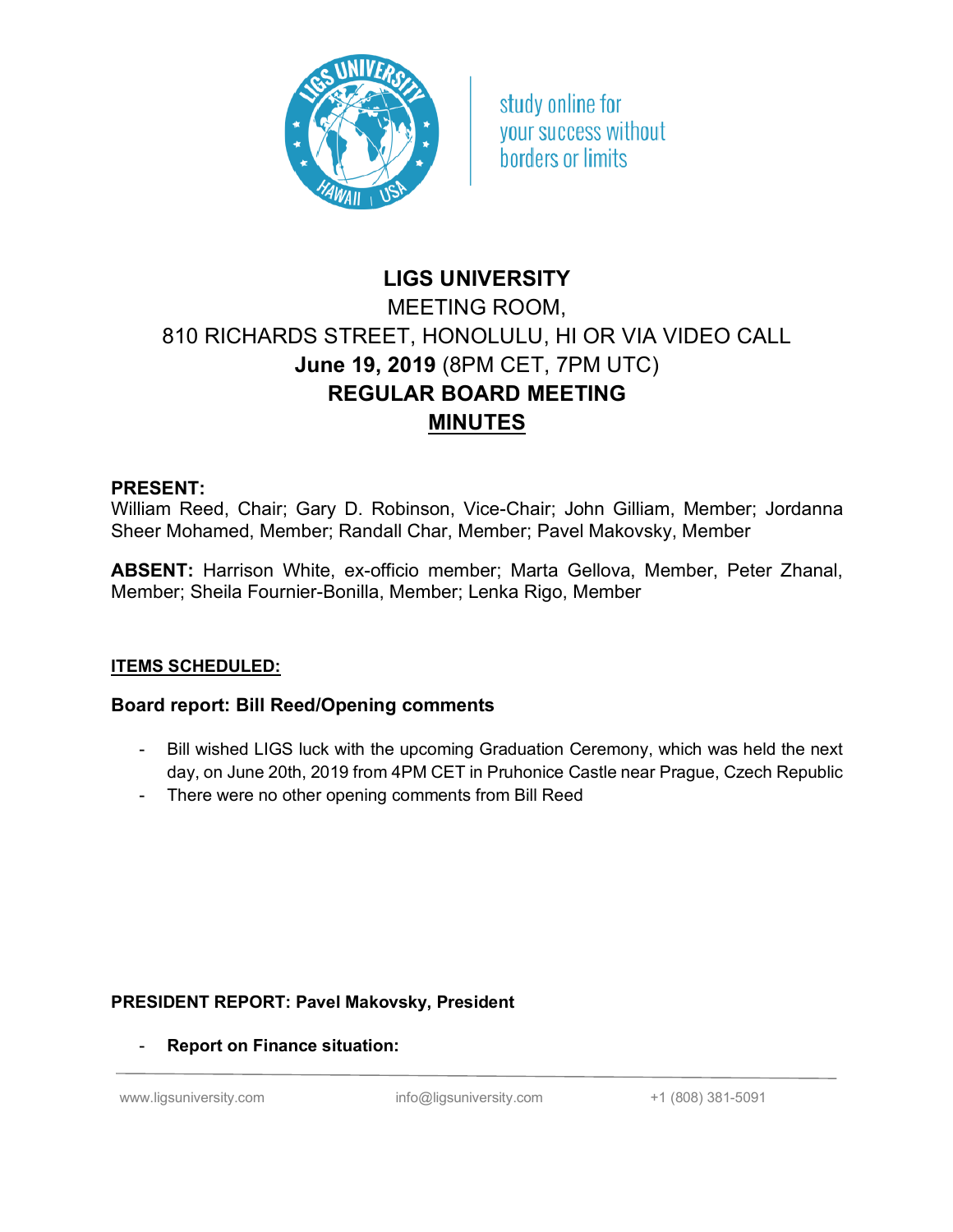

study online for vour success without borders or limits

- o President provided report on plan vs reality of the Enrollment for May 2019
- o President gave report about the current Enrollment situation from January to May 2019
- $\circ$  Financial meeting will be scheduled within few weeks in order to discuss in depth the current cash flow analysis

#### - **Report on Enrollment, contracted Tuition and number of students:**

- o President gave report on the enrollment (number of signed tuitions to 5/31) and comparison to the last 5 years
- o there is a significant increase in programs provided in English language
- o slight increase in Czech version of programs
- o slight decline in Slovak version of programs
- $\circ$  President gave report on the number of students to 5/31 and comparison to the last 5 years with increase in programs provided in English language and slight decrease in programs provide in Czech in comparison with last year

# **Report on LIGS University academic development:**

- o DEAC accreditation- in process of finding our options
- o course specialization revision report made by LIGS revision of how many students in which specialization we currently have - which specialization should we keep -this topic to be discussed during the next BoT
- $\circ$  Pavel Makovsky in touch with Oldrich Duty who will be responsible for the "Curriculum 2020" Project- redesign of the current programs and transfer to CANVAS
- o LIGS students voted for the lecturer of the year 2018, Dr.Minh Nguyen and Dr.Lindauer were elected for the international and czech/slovak programs

# - **Report for the next BoT meeting/Academic Area Proposal:**

- o Situation about Spanish Program was discussed
- $\circ$  only 6 active students enrolled for the spanish programs for the past two years
- o President proposed to stop Spanish programs and reopen them again after receiving the accreditation?
- o for Spanish students English version of the program with possibility to write their assignments, thesis, etc in Spanish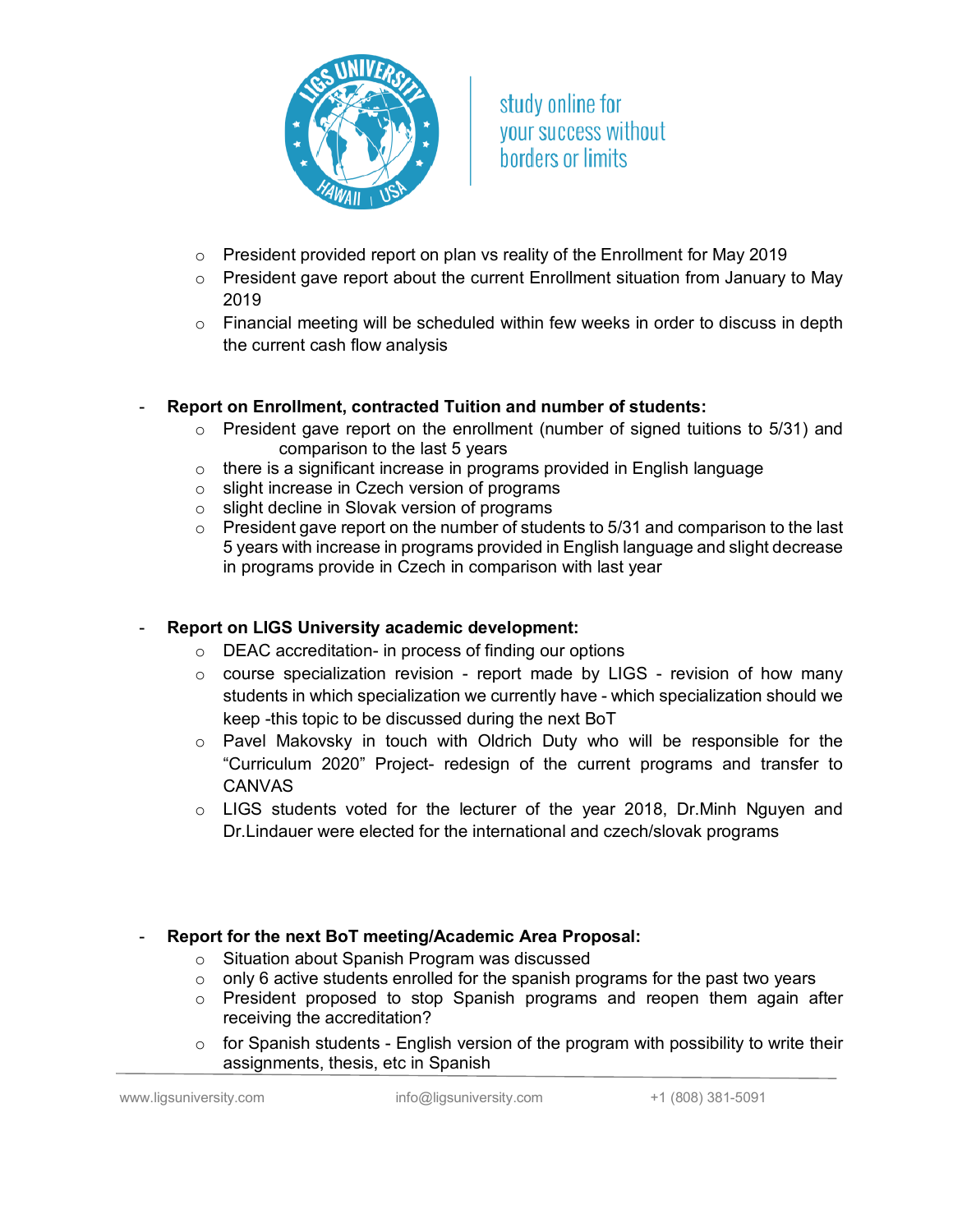

study online for your success without borders or limits

#### - **Report on Edu Effective planning:**

- o EDU Effective Business School new entity
- o 10 modules, microlearning (app. 15 minutes a day)//12-16 months, very low price (under 1,000 USD per MBA)
- o Elearning test, chat discussion forums, Final Case study with Public Defend
- o Video courses by Lynda.com and content from free sources as Youtube, TedX, SlideShare.net /Audio & eBooks from BookBoon, etc.
- o More details will be shared during upcoming weeks

#### **To be discussed during the next BoT meeting:**

- o end of the Spanish program offer
- o DEAC and the ability to offer Spanish programs in combination with English language
- o financial situation of LIGS University
- o Edu Effective project

#### **ADJOURNMENT:**

After discussing all points of the agenda, the meeting of the Board of Trustees of LIGS University was adjourned at 9:20 CET.